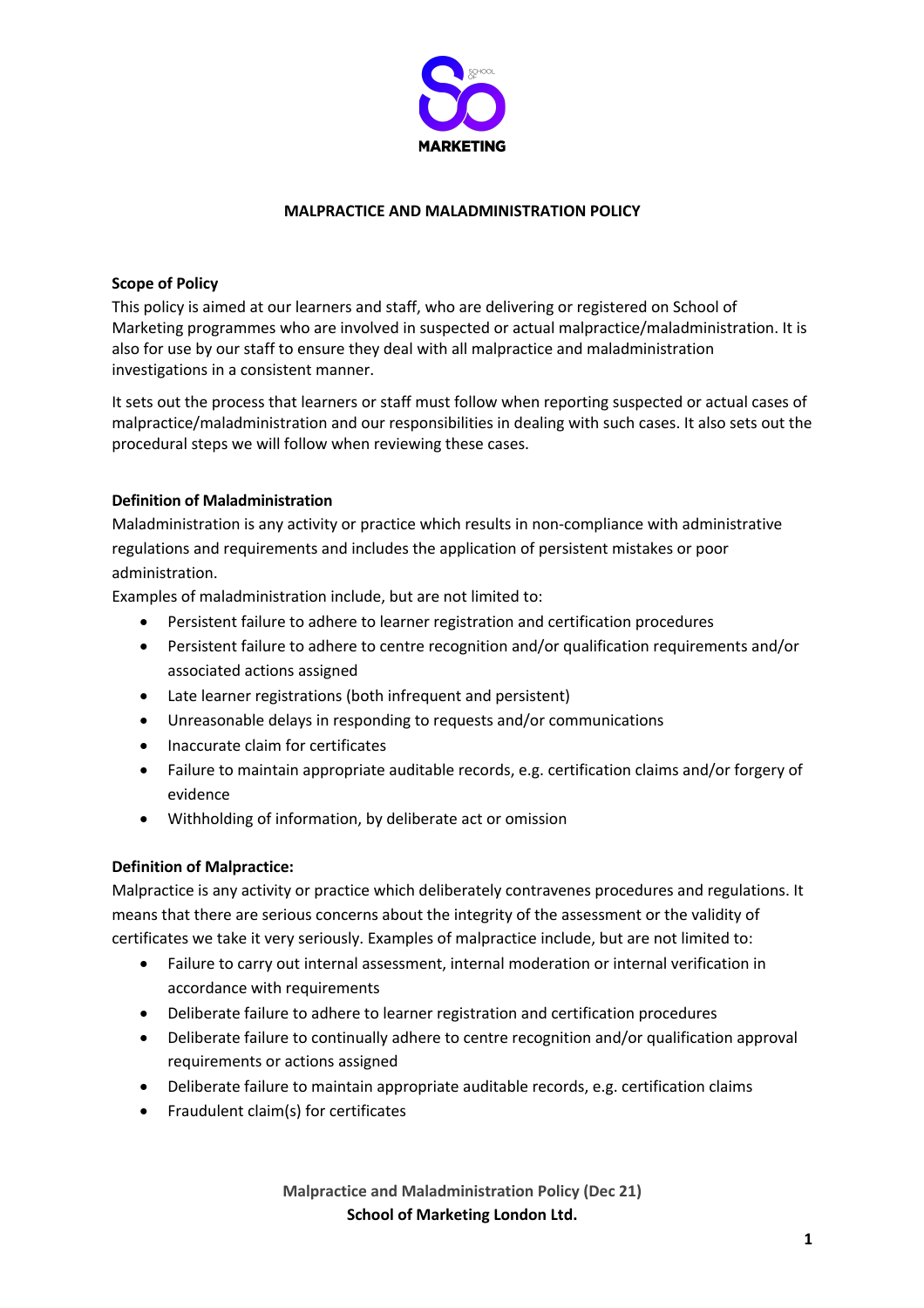

- Intentional withholding of information which is critical to maintaining the rigour of quality assurance and standards of qualifications
- Collusion or permitting collusion in exams/assessments
- Learners still working towards qualification after certification claims have been made
- Plagiarism by learners/staff
- Copying from another learner (including using ICT to do so)

# **Process for making an allegation of Malpractice or Maladministration**

Anybody who identifies or is made aware of suspected or actual cases of malpractice or maladministration at any time must immediately notify the General Manager of School of Marketing. In doing so they should put the allegation in writing/email and enclose appropriate supporting evidence.

All allegations must include (where possible):

- Learner's name and School of Marketing registration number
- School of Marketing staff members name and job role if they are involved in the case
- Details of the course/qualification affected or nature of the service affected
- Nature of the suspected or actual malpractice and associated dates, details and outcome of any initial investigation carried out by the centre or anybody else involved in the case, including any mitigating circumstances

The General Manager will then conduct an initial investigation to ensure that staff involved in the initial investigation are competent and have no personal interest in the outcome of the investigation.

In all cases of suspected malpractice and maladministration reported we'll protect the identity of the 'informant' in accordance with our duty of confidentiality and/or any other legal duty.

If the informant is not happy with the investigation process or outcome, s/he may raise their concern with the appropriate Awarding Body. Contact details of the Awarding Bodies are in our Appeals Policy.

# **Confidentiality and whistle blowing**

Sometimes a person making an allegation of malpractice or maladministration may wish to remain anonymous. Although it is always preferable to reveal your identity and contact details to us, if you are concerned about possible adverse consequences, you may request that the General Manager does not divulge your identity. While we are prepared to investigate issues which are reported to us anonymously, we shall always try to confirm an allegation by means of a separate investigation before taking up the matter with those to whom the allegation relates.

# **Responsibility for the investigation**

In accordance with regulatory requirements all suspected cases of maladministration and malpractice will be examined promptly by School of Marketing to establish if malpractice or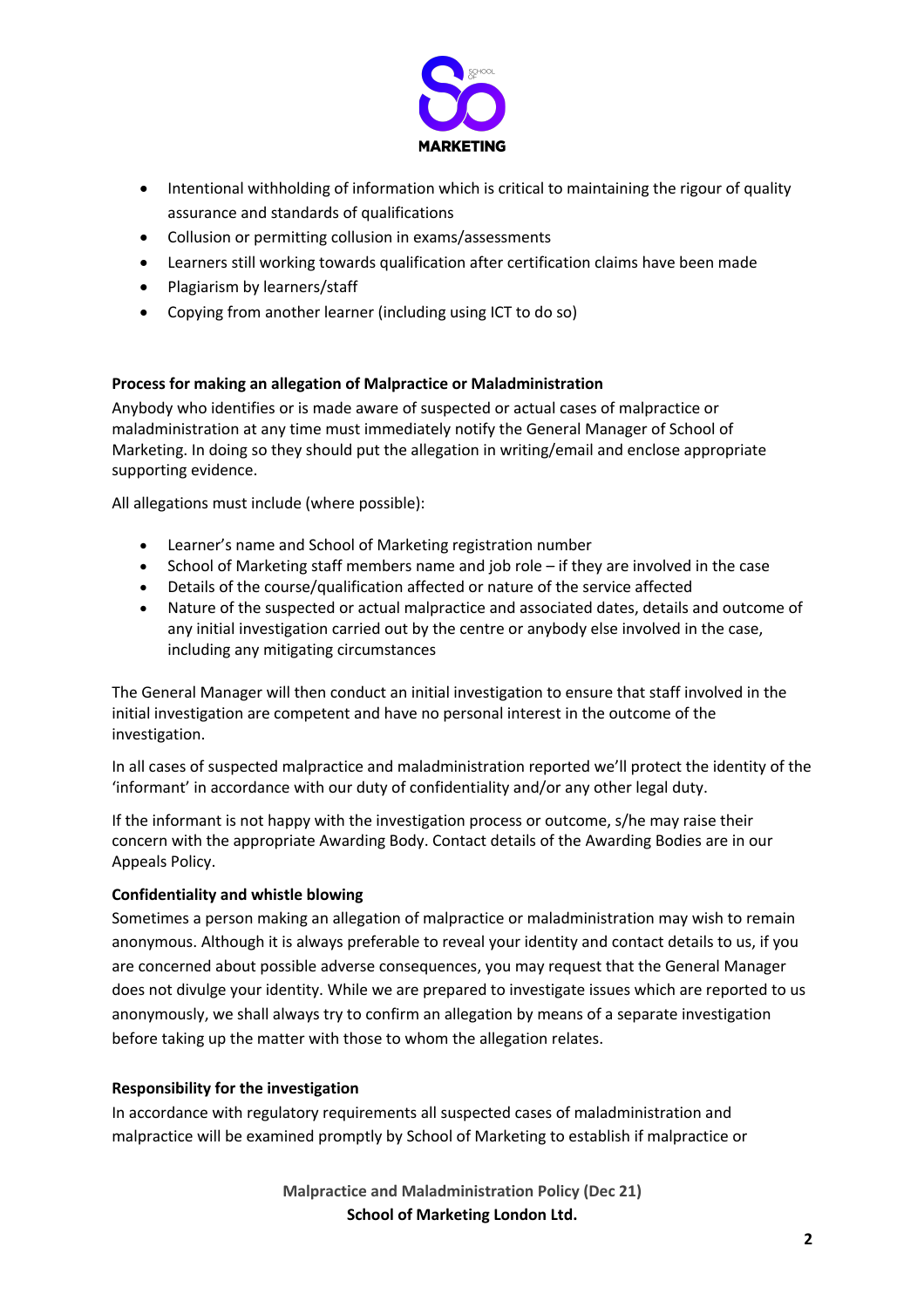

maladministration has occurred and we will take all reasonable steps to prevent any adverse effect from the occurrence as defined by Ofqual. We will acknowledge receipt, as appropriate, to external parties within 48 hours.

Our General Manager will be responsible for ensuring the investigation is carried out in a prompt and effective manner and in accordance with the procedures in this policy and will allocate a relevant member of staff to lead the investigation and establish whether or not the malpractice or maladministration has occurred, and review any supporting evidence received or gathered by School of Marketing.

# **Notifying relevant parties**

Where applicable, our General Manager will inform the appropriate regulatory authorities if we believe there has been an incident of malpractice or maladministration which could either invalidate the award of a qualification or if it could affect another awarding organisation.

Where the allegation may affect another awarding organisation and their provision, we will also inform them in accordance with the regulatory requirements and obligations imposed by the regulator Ofqual. If we do not know the details of organisations that might be affected, we will ask Ofqual to help us identify relevant parties that should be informed.

# **Investigation timelines and summary process**

We aim to action and resolve all stages of the investigation within 10 working days of receipt of the allegation. The fundamental principle of all investigations is to conduct them in a fair, reasonable and legal manner, ensuring that all relevant evidence is considered without bias. In doing so investigations will be based around the following broad objectives:

- To establish the facts relating to allegations/complaints in order to determine whether any irregularities have occurred
- To identify the cause of the irregularities and those involved
- To establish the scale of the irregularities
- To evaluate any action already taken
- To determine whether remedial action is required to reduce the risk to current registered learners and to preserve the integrity of School of Marketing and the qualification
- To identify any adverse patterns or trends

The investigation may involve a request for further information from relevant parties and/or interviews with personnel involved in the investigation. Therefore, we will:

- Ensure all material collected as part of an investigation is kept secure
- If an investigation leads to invalidation of certificates, or criminal or civil prosecution, all records and original documentation relating to the case will be retained until the case and any appeals have been heard and for five years thereafter
- Expect all parties, who are either directly or indirectly involved in the investigation, to fully co-operate with us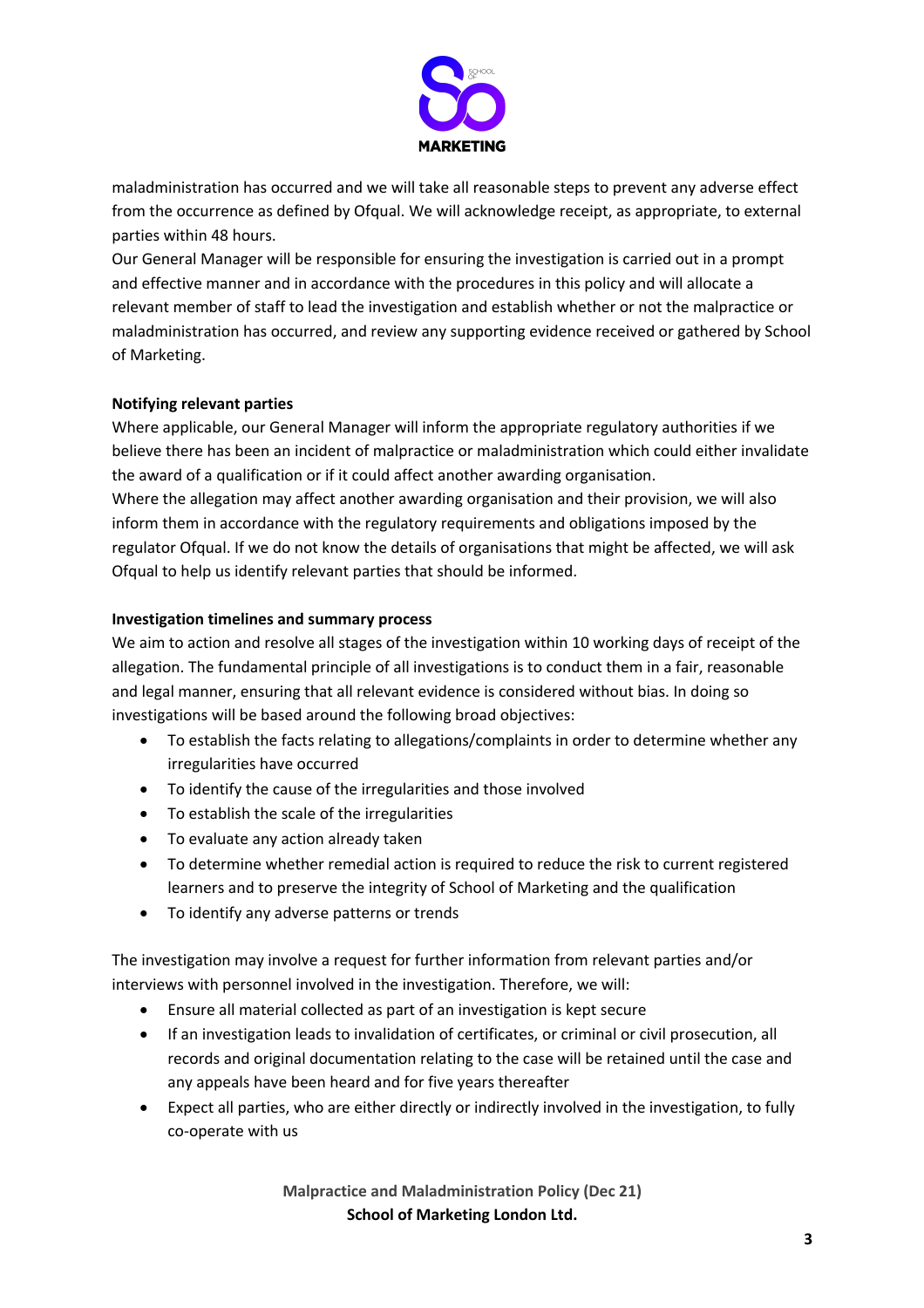

- Either at notification of a suspected or actual case of malpractice or maladministration and/or at any time during the investigation, we reserve the right to withhold a learner's, and/or cohort's, results.
- Where a member of School of Marketing staff or a School of Marketing associate is under investigation we may suspend them or move them to other duties until the investigation is complete.

Throughout the investigation our General Manager will be responsible for overseeing the work of the investigation team to ensure that due process is being followed, appropriate evidence has been gathered and reviewed and for liaising with and keeping relevant external parties informed.

# **Investigation report**

After an investigation, we will produce a draft report for the parties concerned to check the factual accuracy. Any subsequent amendments will be agreed between the parties concerned and ourselves. The report will:

- Identify where the breach, if any, occurred
- Confirm the facts of the case
- Identify who is responsible for the breach (if any)
- Confirm an appropriate level of remedial action to be applied

We will make the final report available to the parties concerned and to the regulatory authorities and other external agencies as required. If it was an independent/third party that notified us of the suspected or actual case of malpractice, we will also inform them of the outcome – normally within 10 working days of making our decision – in doing so we may withhold some details if to disclose such information would breach a duty of confidentiality or any other legal duty. If it is an internal investigation against a member of our staff the report will be agreed by the CEO, along with the relevant internal managers, and appropriate internal disciplinary procedures will be implemented.

# **Investigation outcomes**

If the investigation confirms that malpractice or maladministration has taken place we will consider what action to take in order to:

- Minimise the risk to the integrity of certification now and in the future
- Maintain public confidence in the delivery and awarding of qualifications
- Discourage others from carrying out similar instances of malpractice or maladministration
- Ensure there has been no gain from compromising our standards

The action we take may include:

• Imposing actions in order to address the instance of malpractice/maladministration and to prevent it from reoccurring